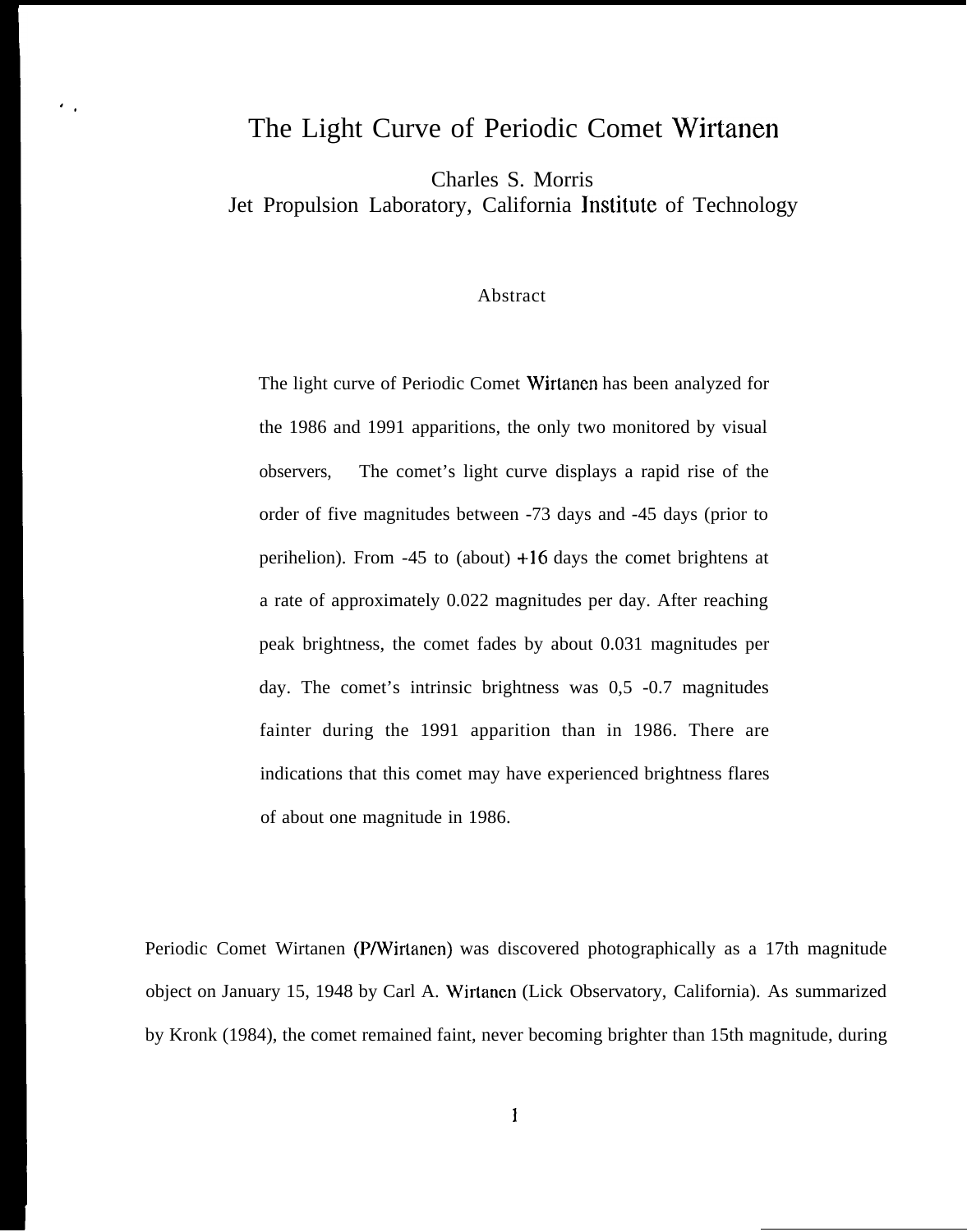the apparitions prior 1986. P/Wirtanen has had two recent C1OSC approaches with Jupiter, one in 1972 and another in 1984. This reduced the comet's perihelion distance from 1.61 AU to 1.26 AU and then to 1,08 AU. The final reduction in perihelion distance brought the comet within reach of the visual observer. As a result, the comet was observed visually by a number of observers both in 1986 and 1991. The physical properties of P/Wirtanen are of considerable interest because it is a potential target of the European Space Agency's Rosetta mission. This paper summarizes the light curves of P/Wirtancn from the 1986 and 1991 apparitions.

## The Magnitude Data

All the magnitude data used in this study, with the exception of four estimates, were obtained from *The international Comet Quarterly (ICQ;* Numbers 58-60, 62-63 for the 1986 apparition and 80-82, 84 for the 1991 apparition). In addition to the ICQ data, a single visual estimate for the 1986 apparition, not reported in the  $ICQ$ , was obtained from J. Bortle (private communication and also published onIAUC4193). In addition, the photographic recovery magnitudes from 1985 and 1991 were obtained from *IA UCS* 4139 and 5303, respectively.

The two apparitions required different approaches for the selection of observations, For the 1991 apparition (199 1 XVI = 1991 s), a standard approach was used of selecting those observers having made a specified minimum number of magnitude estimates, For P/Wirtanen 1991 XVI, a minimum of five magnitude estimates (made on different nights) were required. The advantage of this approach is that the observations of different observers can be compared over time.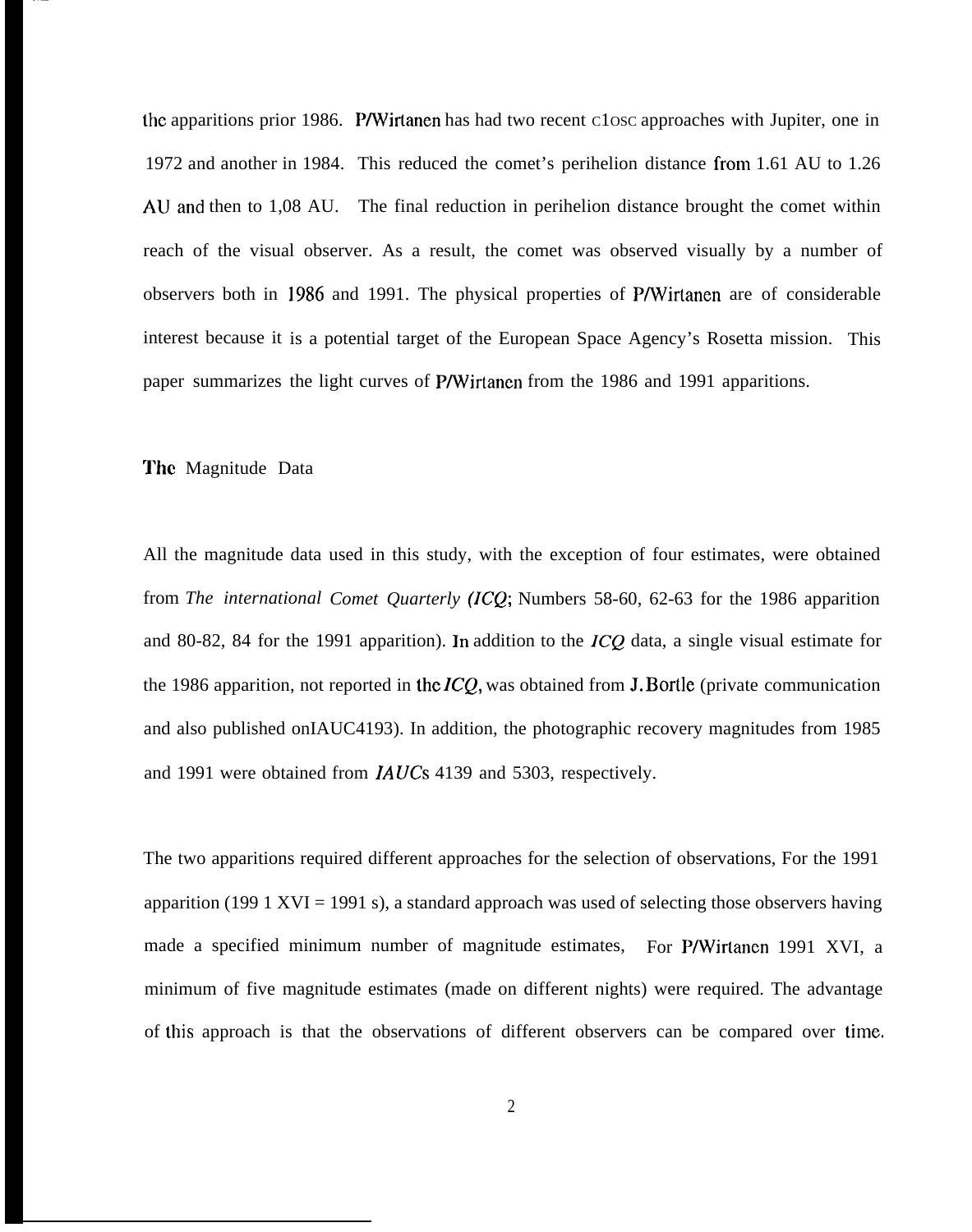Observer biases can be estimated and corrected. A total of 60 observations made by seven observers met the selection criterion. Two photographic recovery magnitudes, made by Seki, were also included, Thus a total of 62 observations were selected for the study. The observers arc summarized in Table 1.

The 1986 apparition (1986 VI = 1985q) posed a more difficult data selection problem. Fewer observations were made during this earlier apparition. In large measure, this was because I'/Halley was at its peak brightness during P/Wirtanen's period of visibility. Many observers, who would have followed P/Wirtanen, were traveling to observe P/Halley. In fact, only 11 observations, made by two observers, would have qualified using the criterion applied in the 1991 apparition data selection. This is insufficient to fully document the apparition, It was decided to accept all reasonably consistent observations. In all, 29 observations by 10 observers were selected, In addition, the photographic recovery (nuclear,  $m_2$ ) magnitude estimate by Gilmore and Kilmartin was also used, bringing the total number of observations to 30. Table 1 lists the observers,

It is interesting to note that five observers provided data for both apparitions. [A sixth observer (Keen; KEE) also observed the comet during both apparitions, but made only one observation in 1991.] In every case, the same instrumentation was used for both apparitions,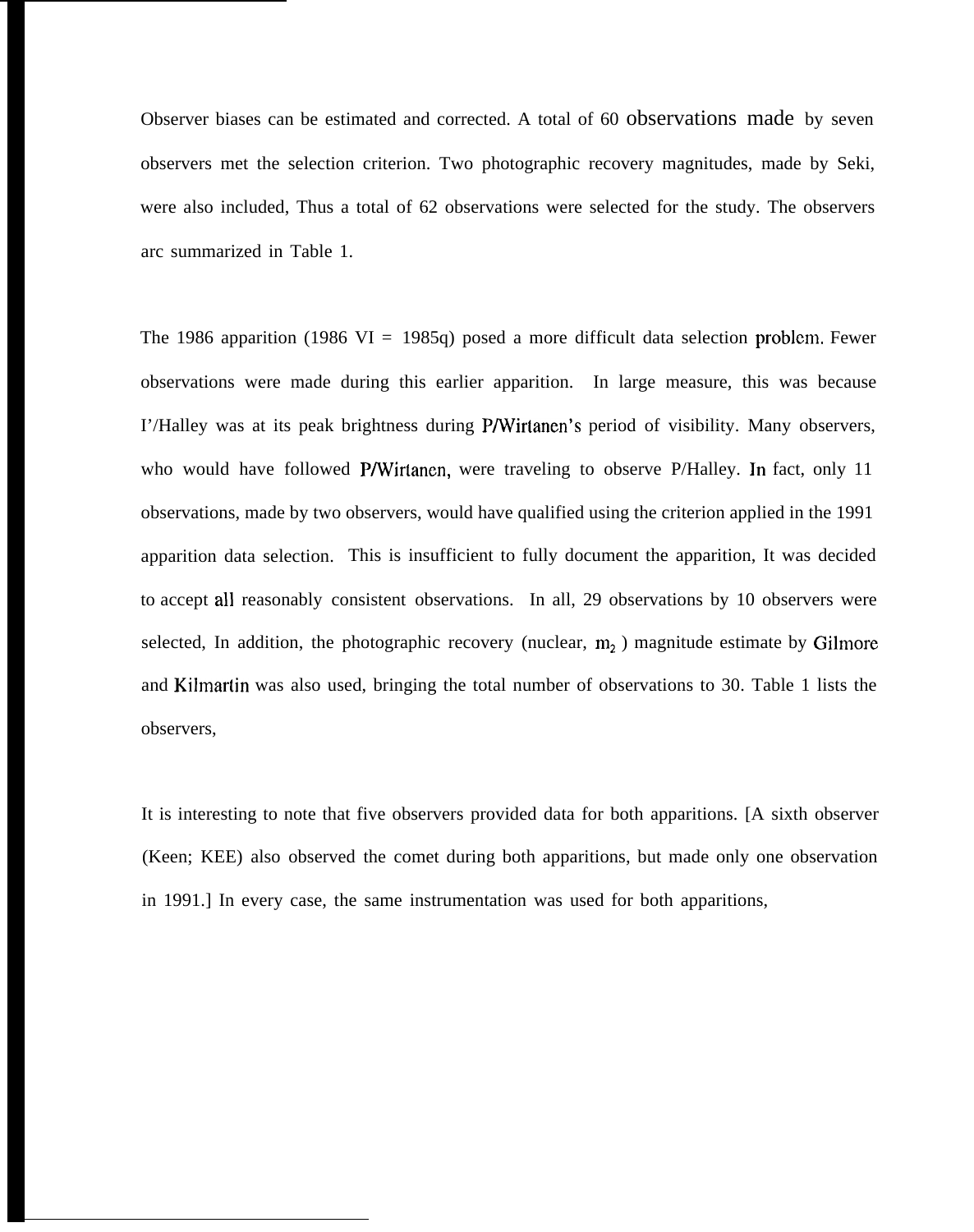## **Data Analysis**

The 1991 apparition of P/Wirlanen was evaluated first bccausc of the greater number of observations, Two approaches were tried initially. These included applying no apcrlure correction to the magnitude estimates and using the standard aperture corrections suggested by Morris (1973). Both approaches resulted in about a one magnitude scatter and neither were considered completely satisfactory.

To improve the light curve, individual observer corrections were derived by intercomparing the observations of different observers. 'I'he derived corrections are listed in Table 1 and the resulting light curve is shown in Figure 1a. The scatter in the light curve has been reduced to about half a magnitude. An exception is the four preperihelion points that are about one magnitude brighter than the other observations. These observations are all by a single observer (Nakamura, NAKOI ), his only preperihelion data, Although Nakamura's preperihelion observations are not consistent with other observers, his postperihelion data are in good agreement with the other magnitude estimates, Using information supplied by Nakamura (private communication), possible systematic differences (e.g., comparison stars, observing location, etc.) in his pre- and postperihelion estimates were investigated, However, the reason for the discrepancy in Nakamura's preperihelion data remains a mystery. It is possible, but seems unlikely, that all these observations represent brightness flares. Nakamura (private communication) reports that his field notes do not indicate anything in the comet's morphology to suggest brightness flares at the time of his observations.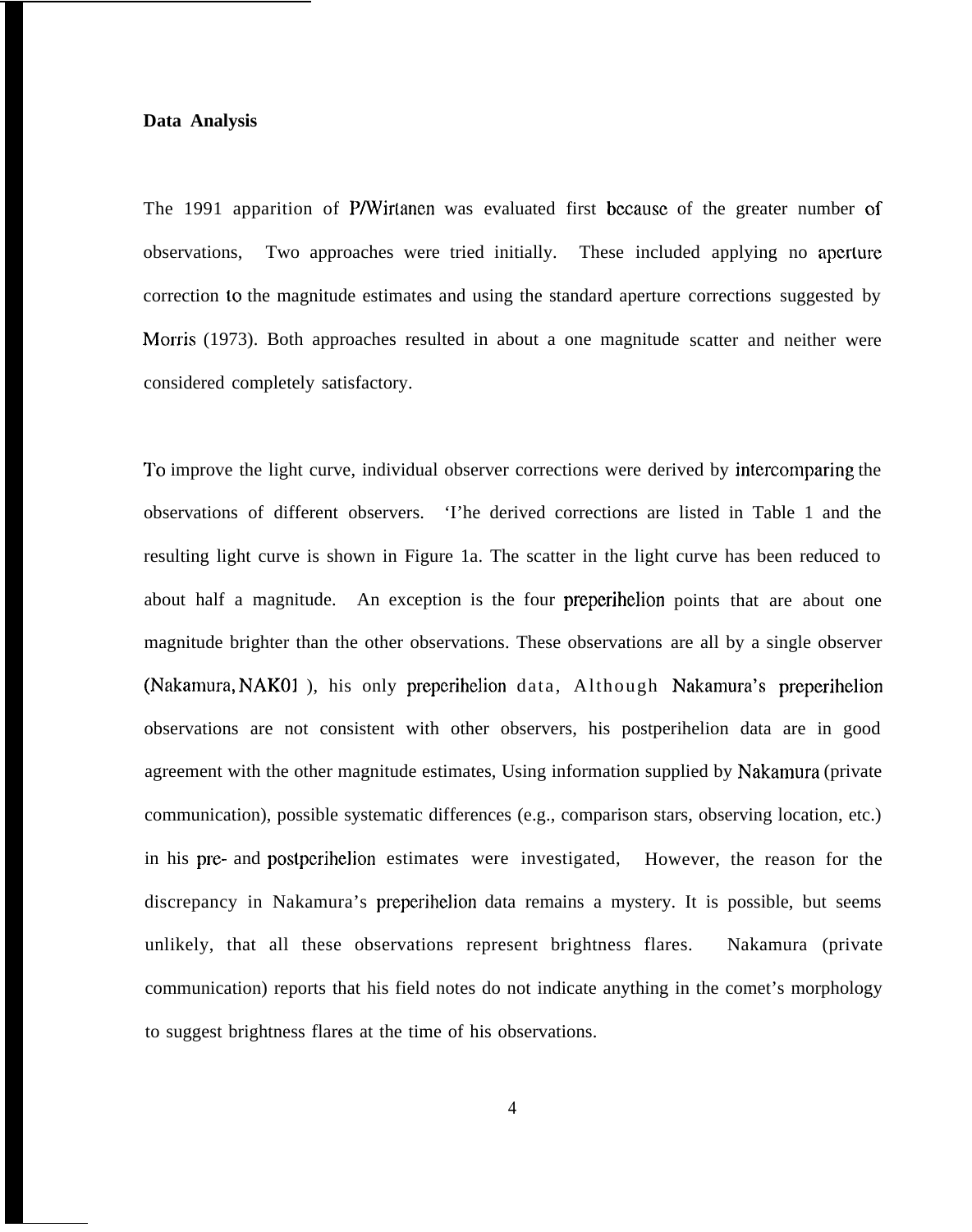It was not possible, due to the small number of observations, to derive observer-specific corrections for the 1986 analysis. Instead, the corrections obtained for the 1991 apparition were used for those observers who observed the comet at both apparitions. This approach *gave* acceptable results. A correction for Keen was estimated using his single 1991 observation. All other observers were assumed to require no correction. The light curve for the 1986 apparition is depicted in Figure 1b. As will be discussed below, there is a suggestion that P/Wirtanen experienced flares in brightness in 1986. However, the brightest observation (at  $t=+24$  days) was the only magnitude estimate made by Linder (LIN02). Thus, there is no way to calibrate this observation to know whether the comet was reall y this bright, (A comparison of Linder's observations of other comets made during the same period indicates that his magnitude estimates are reasonably consistent with other observers,) This illustrates the difficulty when only one or two observations are available from a given observer.

### **Interpretation of the Light Curves**

The light curve constructed from the 1991 observations (Figure 1a) clearly shows that the comet reaches peak brightness about 16 days after perihelion. Prior to reaching its maximum brightness, the comet is brightening at a rate of about  $0.022$  ( $\pm$  0.003 standard error) magnitudes per day (based on a linear regression). The decline in brightness  $(0.031 \pm 0.003$  magnitudes per day) is steeper, The 1991 heliocentric magnitude data (excluding Mr. Nakamura's preperihelion observations) can be represented by the following formulae: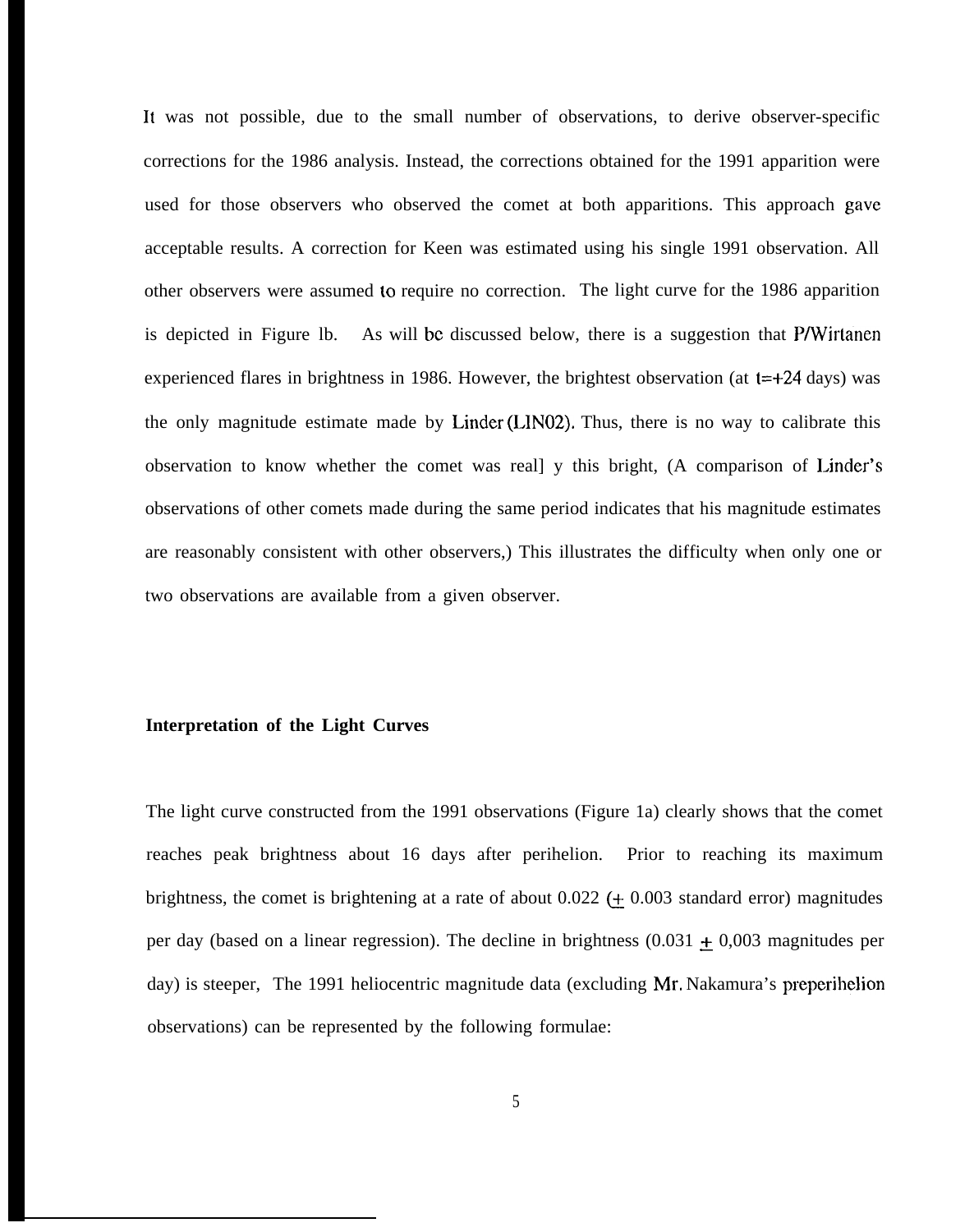# Time from Perihelion (days)

| $-43$ to $-1-16$ | $9.13 - 0.022$ (t - 16)   |
|------------------|---------------------------|
| $+16$ to $+87$   | $9.34 -t - 0.031(t - 16)$ |

where t is the time (in days) from perihelion. This fit is shown in Figure 1a. These equations do not have the same value at  $t=+16$  days because there is approximately a 0.5 magnitude drop in brightness between  $t=+16$  and  $t=+20$  days.

The linear regression results for the 1986 apparition show a rise in brightness of 0.019  $(+0.005)$ magnitudes per day and a decline of  $0.037$  (+0.01 O) magnitudes per day, excluding the apparent flare at  $t=+24$  days. These values are within errors of 1991 parameters. Because the 1991 parameters are better determined, these have been adopted to represent the 1986 data in the formulae below and in Figure 1 b.

## Time from Perihelion (days)

.

| $-45$ to $+16$ | $8.65 - 0.022$ (t - 16) |
|----------------|-------------------------|
| $+16$ to $+52$ | $8,65 + 0.031$ (t - 16) |

Clearly, the comet was 0,5 -0.7 magnitudes brighter than in 1991. A decrease in intrinsic brightness during the first few apparitions at a closer perihelion distance is not unexpected.

The question as to whether or not this comet experiences significant brightness flares  $(> 0.5)$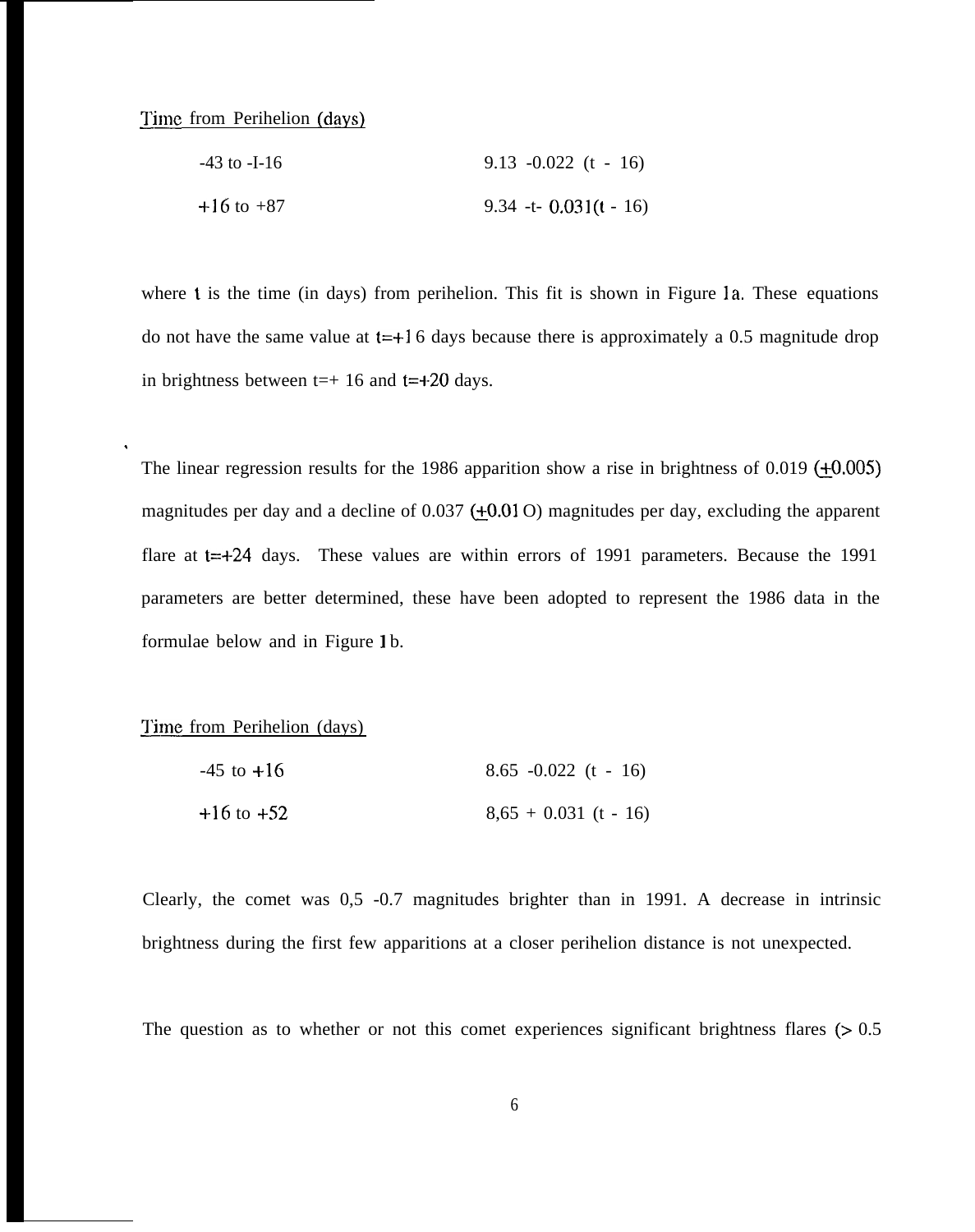magnitudes in amplitude) is unresolved. There is no conclusive evidence in the 1991 apparition to support this possibility. However, in the 1986 apparition there arc indications that flares or longer period brightening may have occurred. The most obvious example is the Linder observation at  $t=+24$  days. Just prior to that, there arc two observations at about  $t=+18$  days by Bouma (BOU) and Hasubick (HAS03) that are significantly brighter than their other observations. in Hasubick's case, the comet brightened by more than a magnitude in eight days. There is one complication. This is the only observation for which each observer used binoculars. The other possible flare occurred at  $t=15$  days, Using the same instrument, Keen found the comet's heliocentric magnitude to be 0.8 magnitude brighter than when observed 24 days later. (The comet should have brightened during this period instead of fading.)

## **The Composite Light Curve**

Figure 2 shows a composite light curve with data from both apparitions included. In addition to the visual estimates, the photographic recovery observations are displayed, The' dashed line in Figure 2 depicts the estimated light curve prior to the visual observations, Rather than a smooth increase in brightness, P/Wirtanen apparently undergoes a very rapid brightening between  $t = -73$  days and  $t = 45$  days. The comet's intrinsic brightness increases by a factor of about 100 during this four-week period. This is preceded by a more gradual brightening,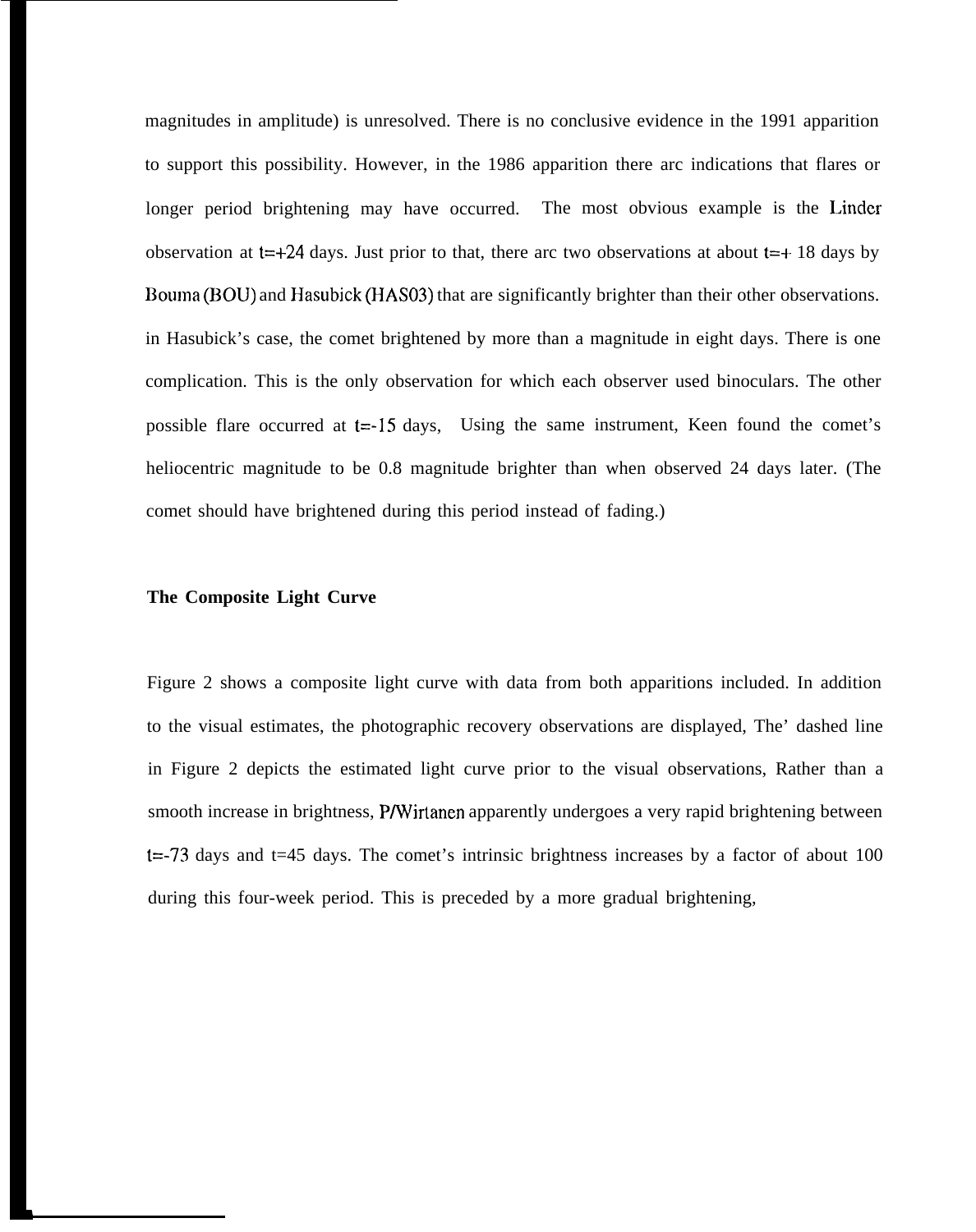### **Summary**

It has been demonstrated that the light curve of P/Wirtanen is quite complex. This comet displays a rapid surge in brightness prepcrihelion, followed by a more gradual brightening until about  $t=+16$  days. A somewhat sleeper falloff then follows. Although not conclusive, there is evidence to support the possibility of brightness variations in 1986 of more than 0,5 magnitude, In 1991, there was a 0.5 magnitude fading between  $t=+1.6$  and  $+20$  days, which was possibly associated with the shutdown of a vent on the nucleus. In general, the slopes of the two light curves agree. However, the comet's intrinsic brightness faded 0.5 -0,7 magnitudes from 1986 to 1991,

The author thanks Akimasa Nakamura for providing details of his 1991 observations and John E. Bortlc for supplying his 1986 observation. This work was performed at the Jet Propulsion Laboratory, California Institute of Technology, under contract with the National Aeronautics and Space Administration.

## **References**

Kronk, Gary W, (1984): *Comets: A Descriptive Catalog*, Enslow Publishers, Inc, Hillside, N, J., 331 pp.

' Morris, C. S. (1973). On Aperture Corrections for Comet Magnitude Estimates. *Publicdions of the Astronomical Society of the Pacific, 85, 470-473.*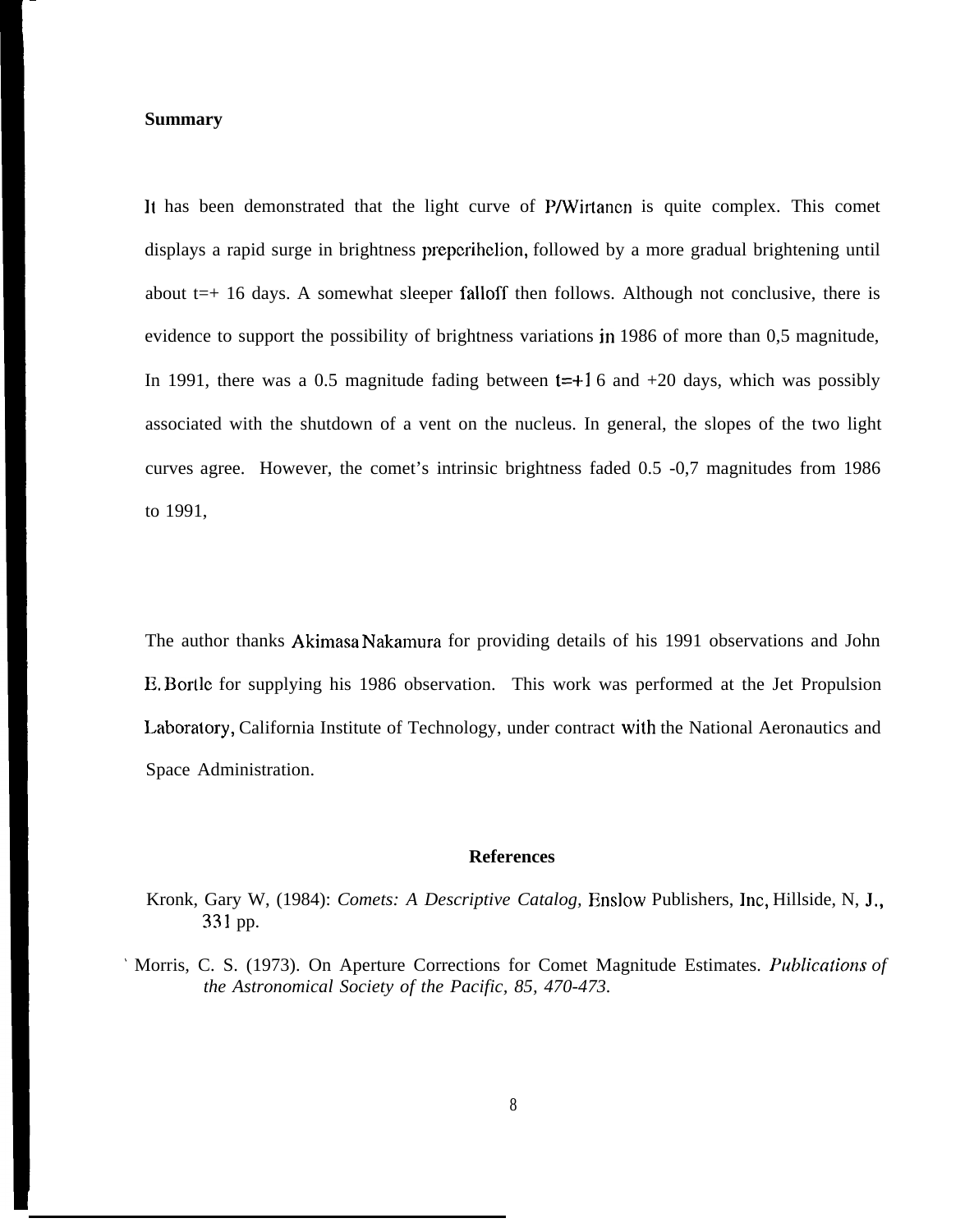# **Table 1**

## **Summary of P/Wirtanen Observers**

|                              | Number  | of Observations | Personal Correction          |
|------------------------------|---------|-----------------|------------------------------|
| Observer                     | 1986 VI | 1991            | $(\Delta \text{ magnitude})$ |
|                              |         |                 |                              |
| J. E. Bortle (BOR)           |         | 5               | $+0.3$                       |
| R. J. Bouma (BOU)            | 6       |                 | 0.0                          |
| A. C. Gilmore/P. M Kilmartin |         |                 | 0.0 a.p                      |
| A. Hale (HAL)                | 3       | 9               | $-0.1$ a                     |
| W. Hasubick (HAS02)          |         |                 | 0.0                          |
| R. A. Keen (KEE)             | 2       | (1)             | 0.0                          |
| V. L. Korneyev (KOR01)       |         | 14              | $+0.2$                       |
| J. Linder (LIN02)            |         |                 | $0.0\,$                      |
| J. C. Merlin (MER)           |         |                 | 0.0                          |
| R. J. Medic (MOD)            |         | 6               | 0.0<br>s                     |
| C. S. Morris (MOR)           |         | 9               | 0.0                          |
| W. C. Morrison (MOR03)       | 4       | 8               | $-0.4$                       |
| A. Nakamura (NAK01)          | 4       | 9               | 0.0                          |
| T. Seki                      |         | 2               | 0.0 a.p                      |
| Total                        | 30      | 62              |                              |
|                              |         |                 |                              |

 $A$  correction of 0.0 is assumed.

 $\mathbf{z}$  .

<sup>P</sup> Photographic magnitude estimate. The Seki estimates are total magnitudes (ml). The Gilmore and Kilmartin estimate is a nuclear magnitude  $(m_2)$ . Photographic magnitudes are typically fainter than corresponding visual estimates.

S Medic's last observation, at t=+82 days, was made with a larger instrument. This observation was corrected -0.6 magnitudes based on Medic's own intercomparisons with his smaller telescope,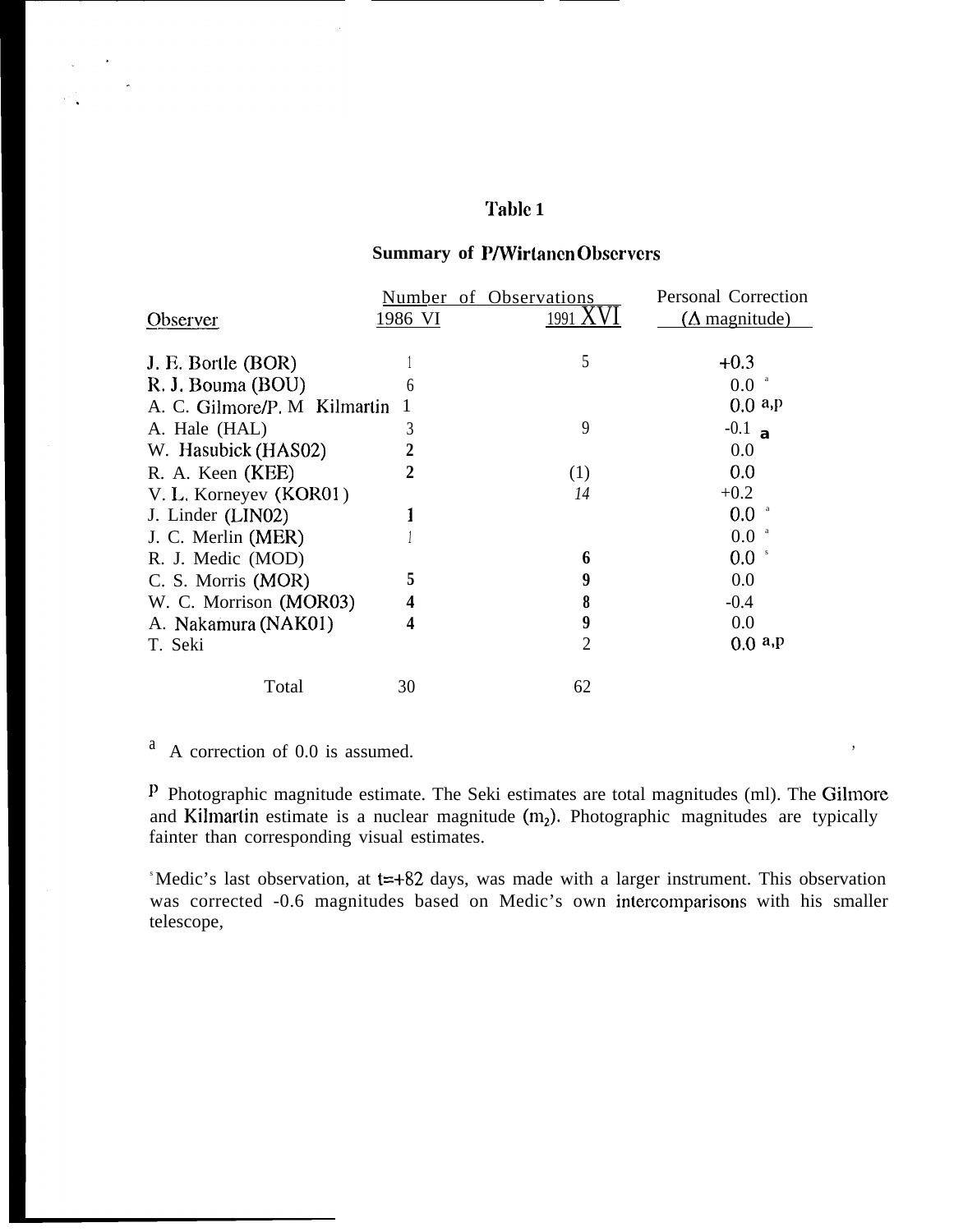